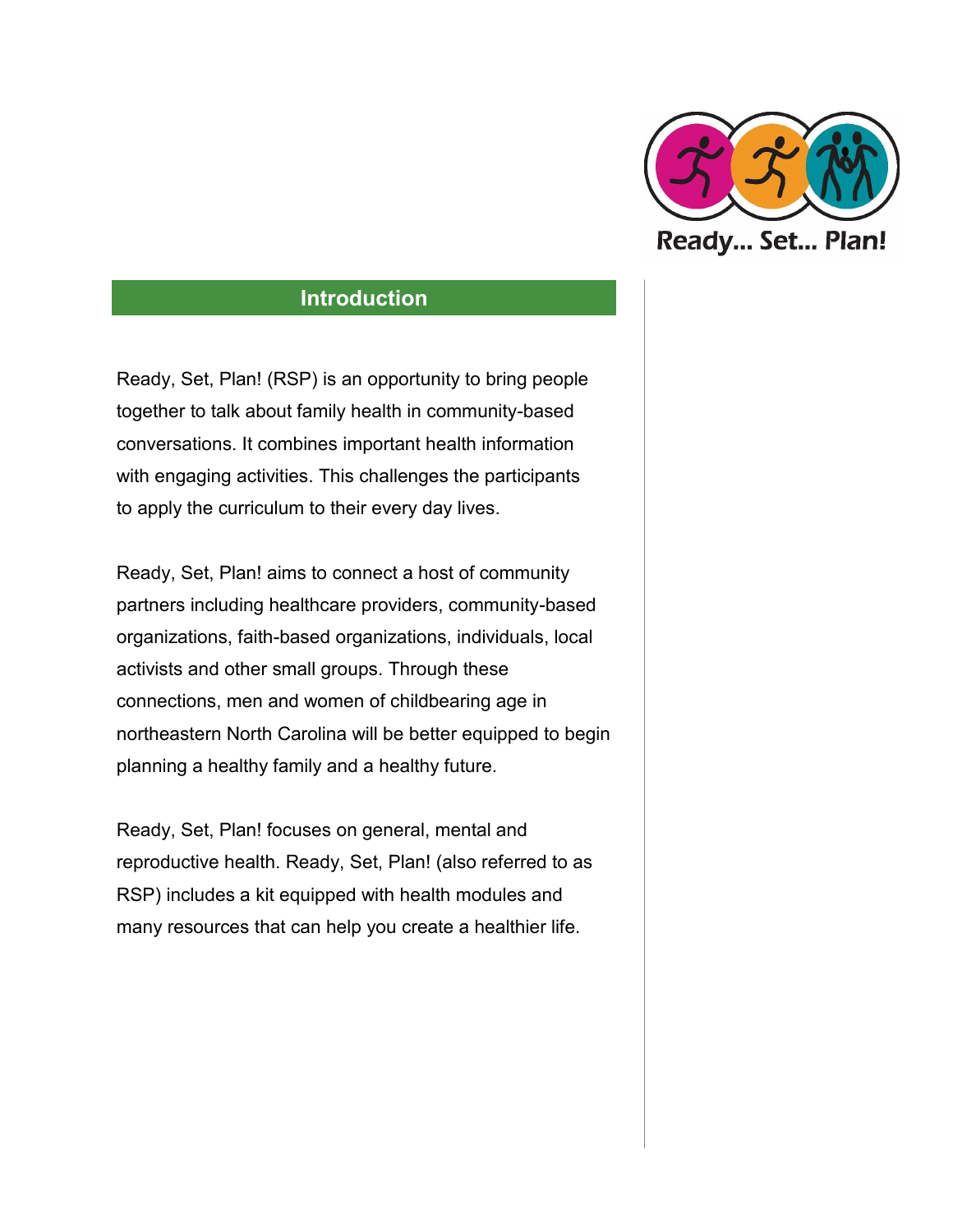### Acknowledgements

Ready, Set, Plan! is part of a community-based initiative in six northeastern North Carolina counties (Edgecombe, Gates, Halifax, Hertford, Nash and Northampton) that focuses on helping people have and plan healthy families.

Ready, Set, Plan! is a partnership between the North Carolina Department of Health and Human Services, Division of Public Health - Women's Health Branch, CARE-LINE, Center for Health and Healing, and the North Carolina Healthy Start Foundation.

The North Carolina Healthy Start Foundation is grateful to the many organizations for their feedback, input and suggestions in the development of the resources and materials used in this project.

The North Carolina Healthy Start Foundation also thanks the Community Advisory Board for its generous donation of time and expertise.

#### **Community Advisory Board**

Yvette Anthony*,* LPN, *First Baptist Church* Dawn Cherry, RN, *Health Care Options of the East* Lynell Eure, *Roanoke-Chowan Hospital* Ann E. Riddick, *The Roanoke Center* Marvelette Stephens, RN, *Hertford County Public Health Authority* Claudia Richardson, MD, *First Baptist Church* Reverend Robert Richardson, *First Baptist Church*

#### **Local Consultants**

Reverend William Kearney, *North Carolina Healthy Start Foundation*  Fiona Lawrence, *North Carolina Healthy Start Foundation*  Latasha Sledge, *Division of Public Health, Women's Health Branch*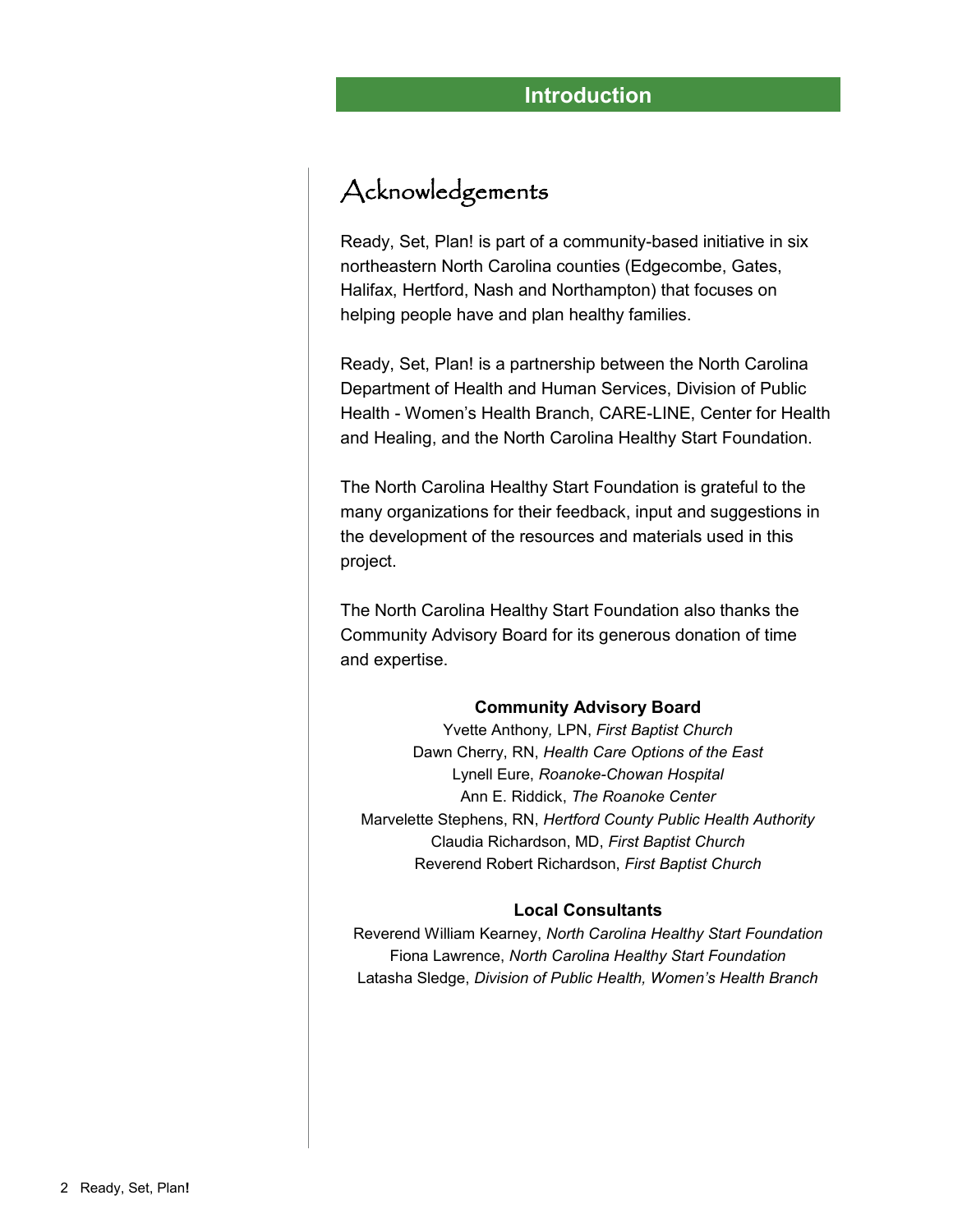# Table Of Contents

## Introduction

| The Role Of The North Carolina |  |
|--------------------------------|--|
|                                |  |
|                                |  |
|                                |  |
|                                |  |
|                                |  |
|                                |  |
|                                |  |

## Routes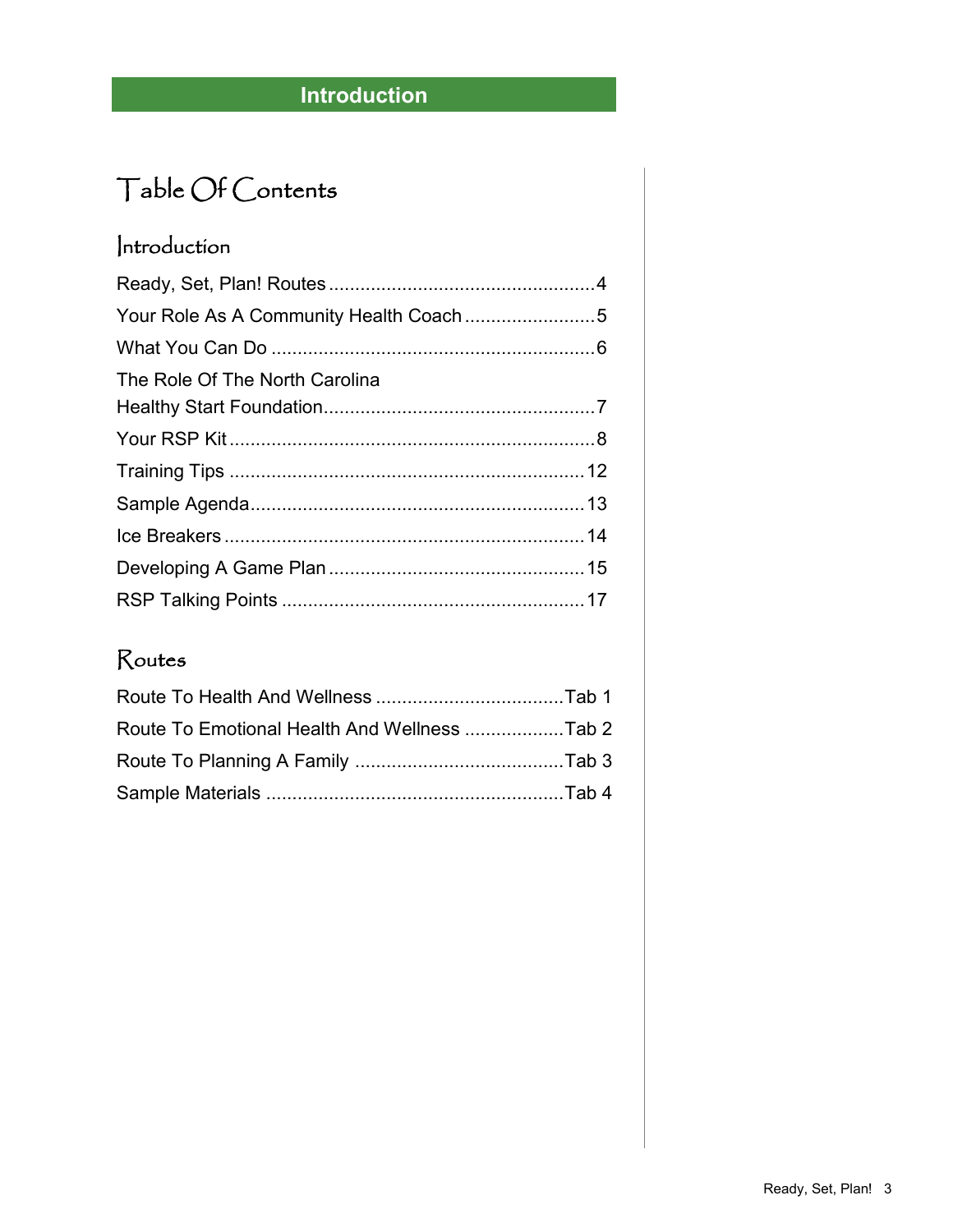# Ready, Set, Plan! Routes

Ready, Set, Plan! (also referred to as RSP) takes three routes to a healthier life and a healthier family.

- 1. Health and Wellness Route
- 2. Emotional Health and Wellness Route
- 3. Planning A Family Route

All of the routes share the same goal of bringing people together to talk about the importance of family health and family planning in community-based conversations.

All of the routes ask the questions "Are You Ready?" and "What's Your Plan?" The "Are You Ready?" questions focus on choices people make that impact their health and the health of their families. The "What's Your Plan?" questions prompt people to make decisions on what they can do to be healthier.

The training materials you receive will give you different ideas on how to talk about each of the routes. You can present the routes in any order. You might want to focus on the Emotional Health Route first or only the Planning A Family Route. That's up to you. Ready, Set, Plan! is your project. We encourage you to use the training materials in your own way.

## Are You Ready?

### What's Your Plan?

The routes help people make choices about how to have a healthy life and a healthy family.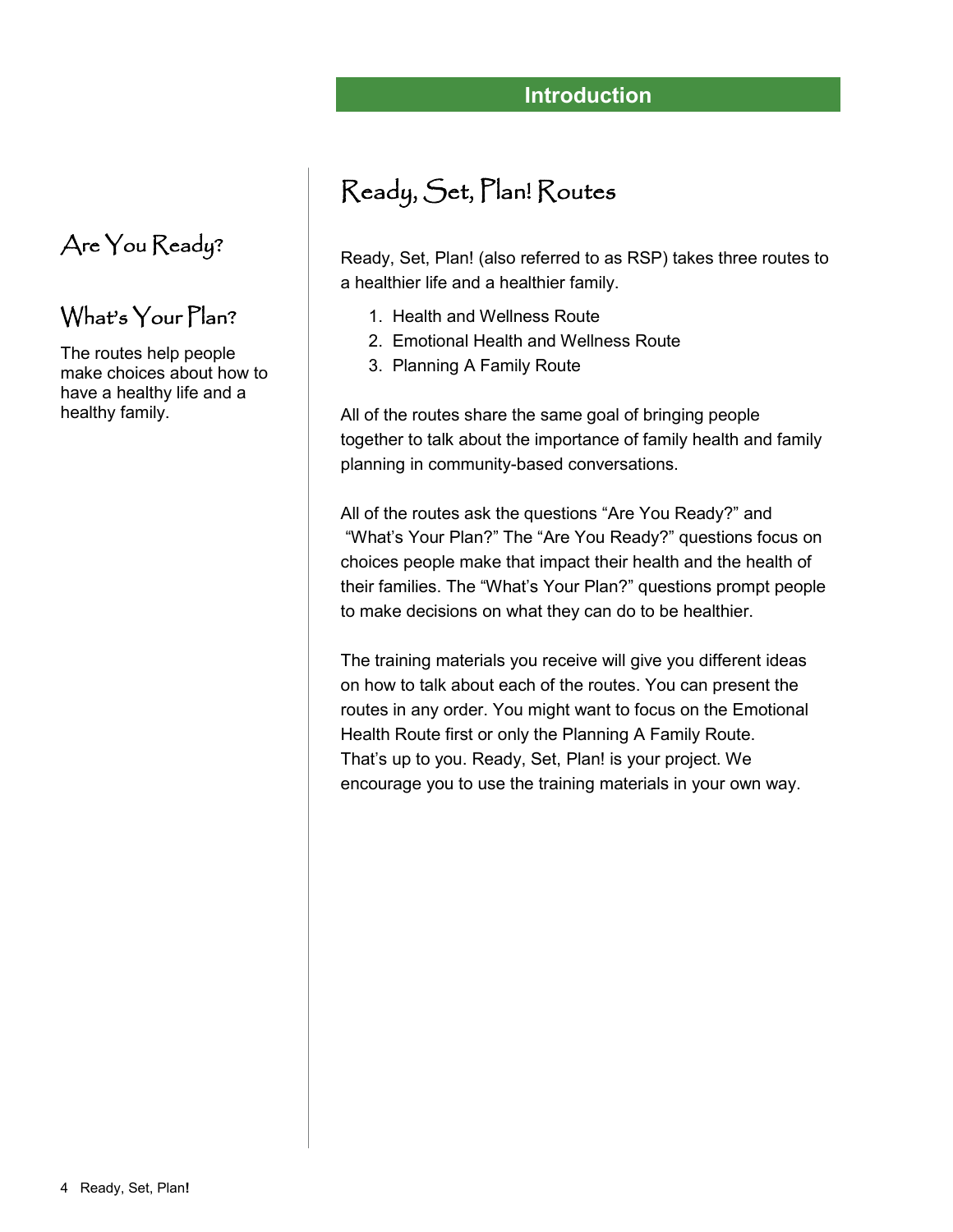# Your Role As A Community Health Coach

Your role as a Community Health Coach is to raise awareness of health challenges and health resources in your community. You will talk with people about the importance of being healthy for themselves, their families and for the children they may have someday.

Community Health Coaches are charged to use good judgment and to exercise confidentiality at all times. Before you start, think about how you feel about the particular topic you are presenting and decide if you want to share anything personal**.** Be prepared to answer questions from participants based on the facts. Use their curiosity to get them to talk about what they think or what they could do.

As a Community Health Coach, you will play an active and important role in providing valuable information that can change and enhance people's lives for a lifetime.

Thank you.

## Your Role

Talk about the routes in presentations, counseling sessions, organizational meetings, community meetings, special events, health fairs, etc.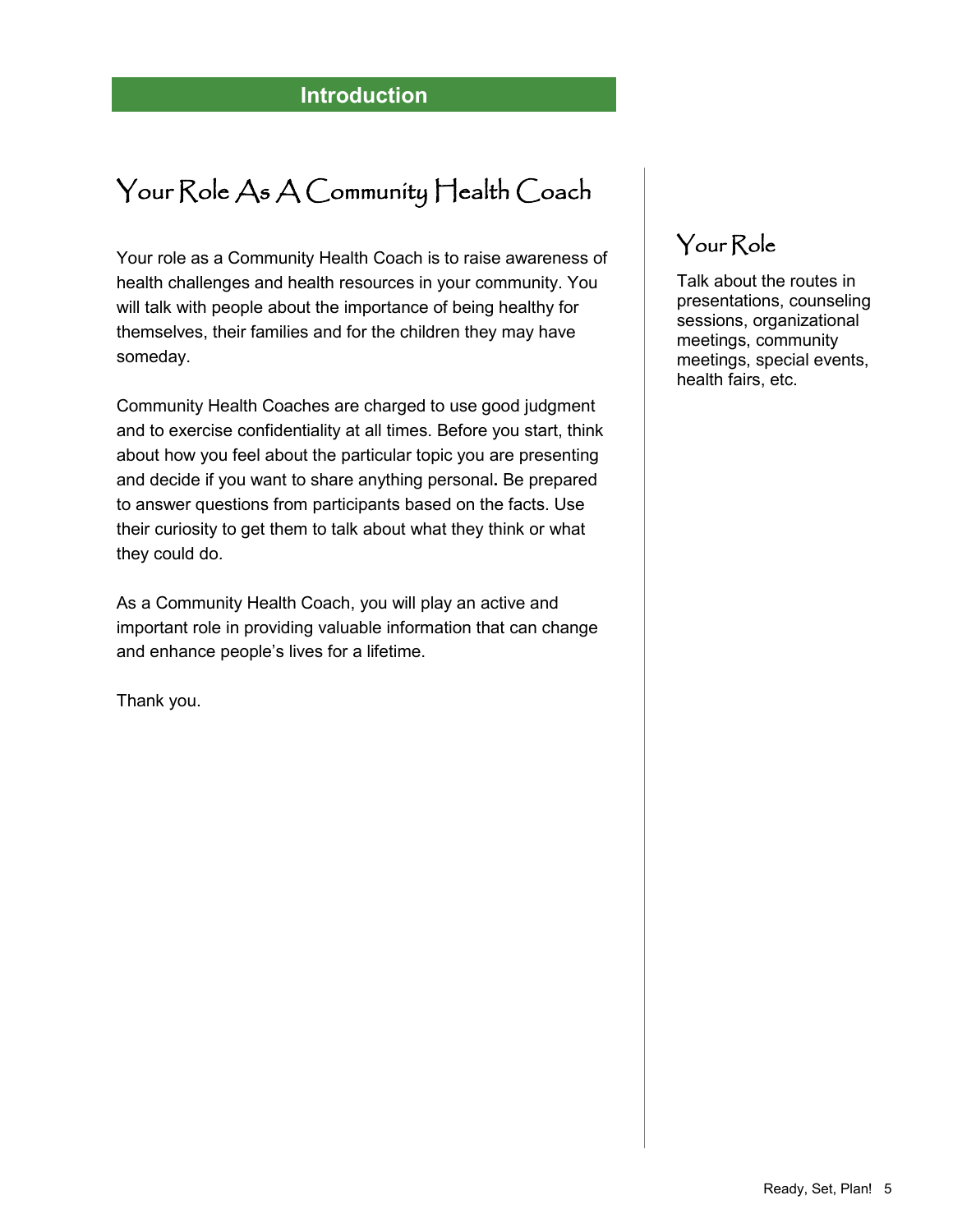# What You Can Do

Ready, Set, Plan! (also referred to as RSP) provides you, the Community Health Coach, with a variety of free materials. You can use the materials in many ways depending upon the amount of time or number of sessions you have, and what most interests your group.

The Routes Flip Chart, described in more detail on page 8 in this section, helps you get the conversation going. There are numerous activities you can choose to do that relate to the flip chart topics.

Some of the flip chart activities refer to using *My Health Journal*  (for women) and the *Body Maintenance Manual* (for men). These free publications allow people to personalize their health plans and record important health information.

The RSP Action Plan handout is designed for participants to use as a log. It contains the various health goals and actions necessary for the participants to make changes for themselves. Activities referred to in the flip chart and in this manual encourage participants to write letters, record their thoughts and make lists. The RSP Action Plan handout also provides space for participants to create an Action Plan—the first step in making positive lifestyle changes.

# For You To Use

- Routes Flip Chart
- *My Health Journal*  (for women)
- *Body Maintenance Manual (*for men)
- RSP Action Plan handout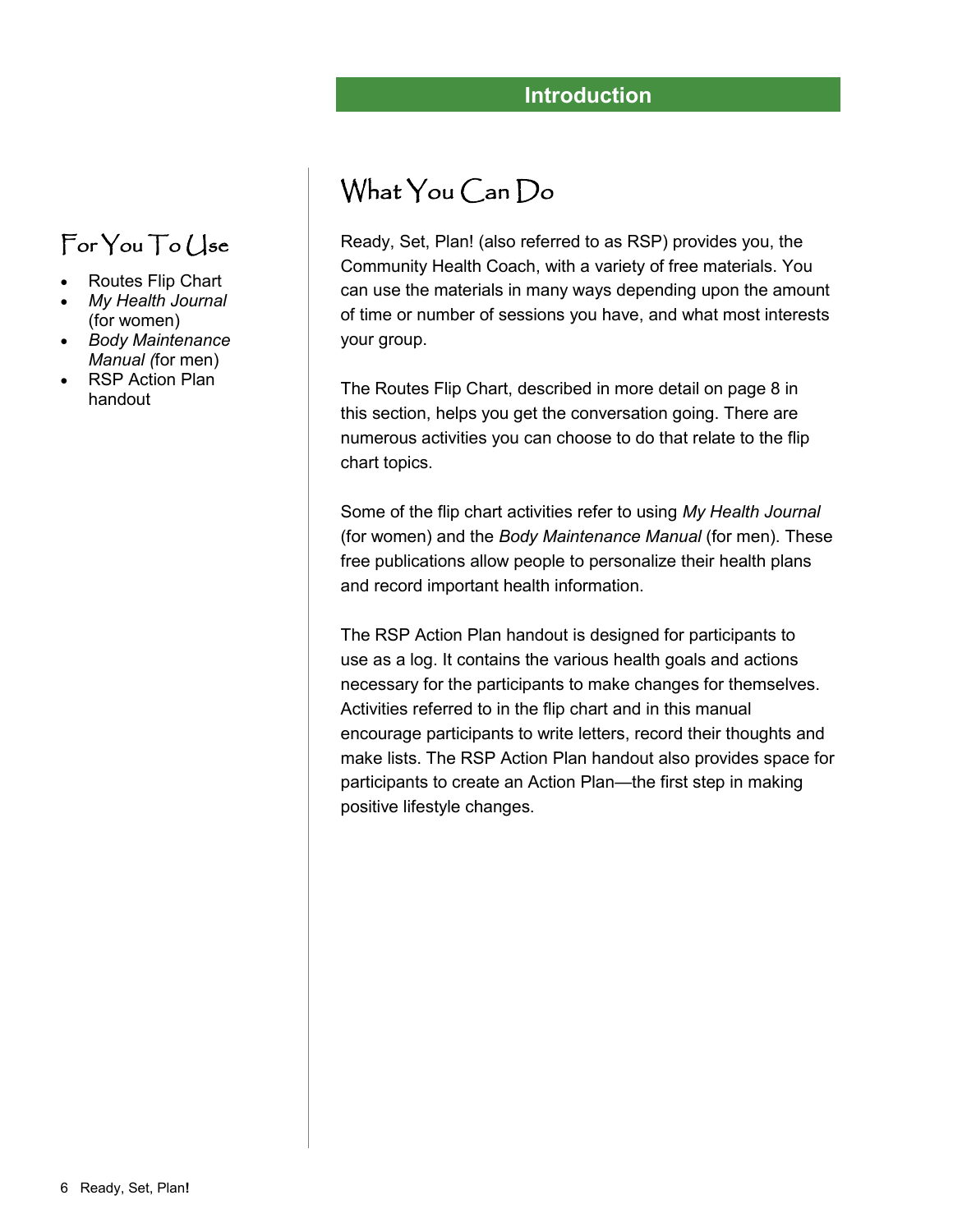# The Role Of The North Carolina Healthy Start Foundation

The North Carolina Healthy Start Foundation is excited about the development and implementation of Ready, Set, Plan! (also referred to as RSP). We are committed to offering training and informative, easy-to-use materials in Edgecombe, Gates, Halifax, Hertford, Nash and Northampton Counties.

We will offer:

- sessions to train Community Health Coaches for any community-based organization located in the six-county area.
- an RSP Kit that includes: a Coach's Manual, Routes Flip Chart and Tool Box complete with resources.
- free education materials to support the work of the Community Health Coaches and the organizations participating in Ready, Set, Plan!
- consultation and technical assistance, where possible, to support the trained Community Health Coaches.
- accurate and updated health related information.

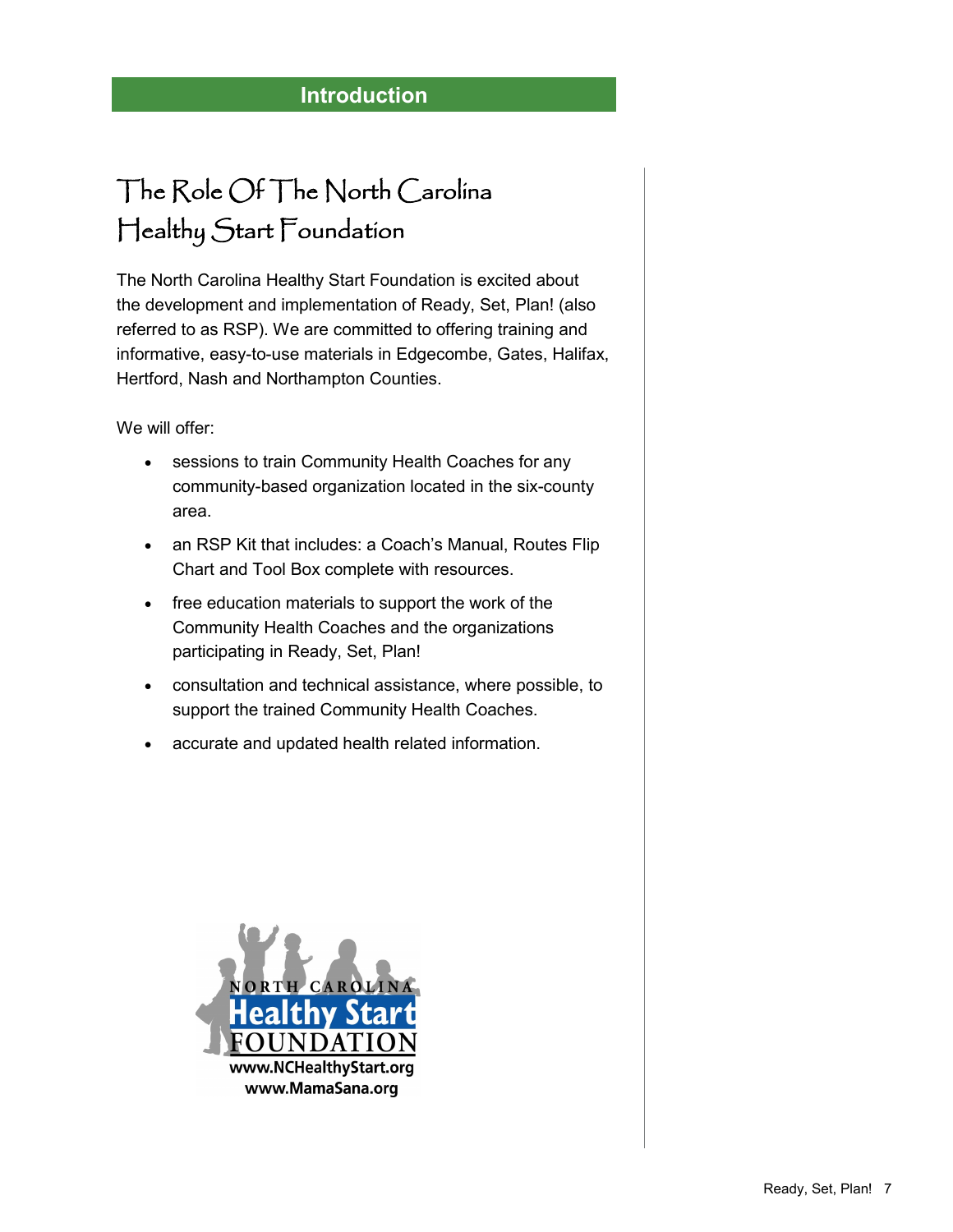# RSP Kit Contents

- 1 Routes Flip Chart
- 1 Coach's Manual
- 1 Tool Box

# Your RSP Kit

As a Community Health Coach, you do not need to be a "health and wellness expert!" This project gives you all the materials you need to be successful.

Take time to look through your RSP Kit and become familiar with it. It includes three components: a Routes Flip Chart, this Coach's Manual and a Tool Box with resources, handouts, incentives and training aids. Being familiar with the materials is essential for having successful presentations, discussions and other activities.

### **Routes Flip Chart**

The Routes Flip Chart is a ready-to-go presentation on all three routes. The pages of the flip chart have talking points and activities to provide further information.

The Routes Flip Chart is easy to use because the speaking notes are already done for you. There are pictures of the resource materials in the speaking notes to help remind you which materials may be helpful to use in your training.

The Routes Flip Chart is designed for you to show a small audience of about 12-15 people the front pages while you see the speaking notes on the back pages. The back pages also explain how to do the activities. If you have a larger group, use the PowerPoint presentation on the CD found in your Tool Box.

The best way to get ready to use your Routes Flip Chart is to set it up and read through the back pages. Then read the back pages out loud. Think about how to make this your own presentation. What pages do you want to spend extra time on? What pages do you want to be sure to talk about?

The Routes Flip Chart presentation is designed to take about 45 to 60 minutes. If you don't have that much time, pick one or two of the routes to talk about.

Have more time? Then add an activity from the back of your Coach's Manual.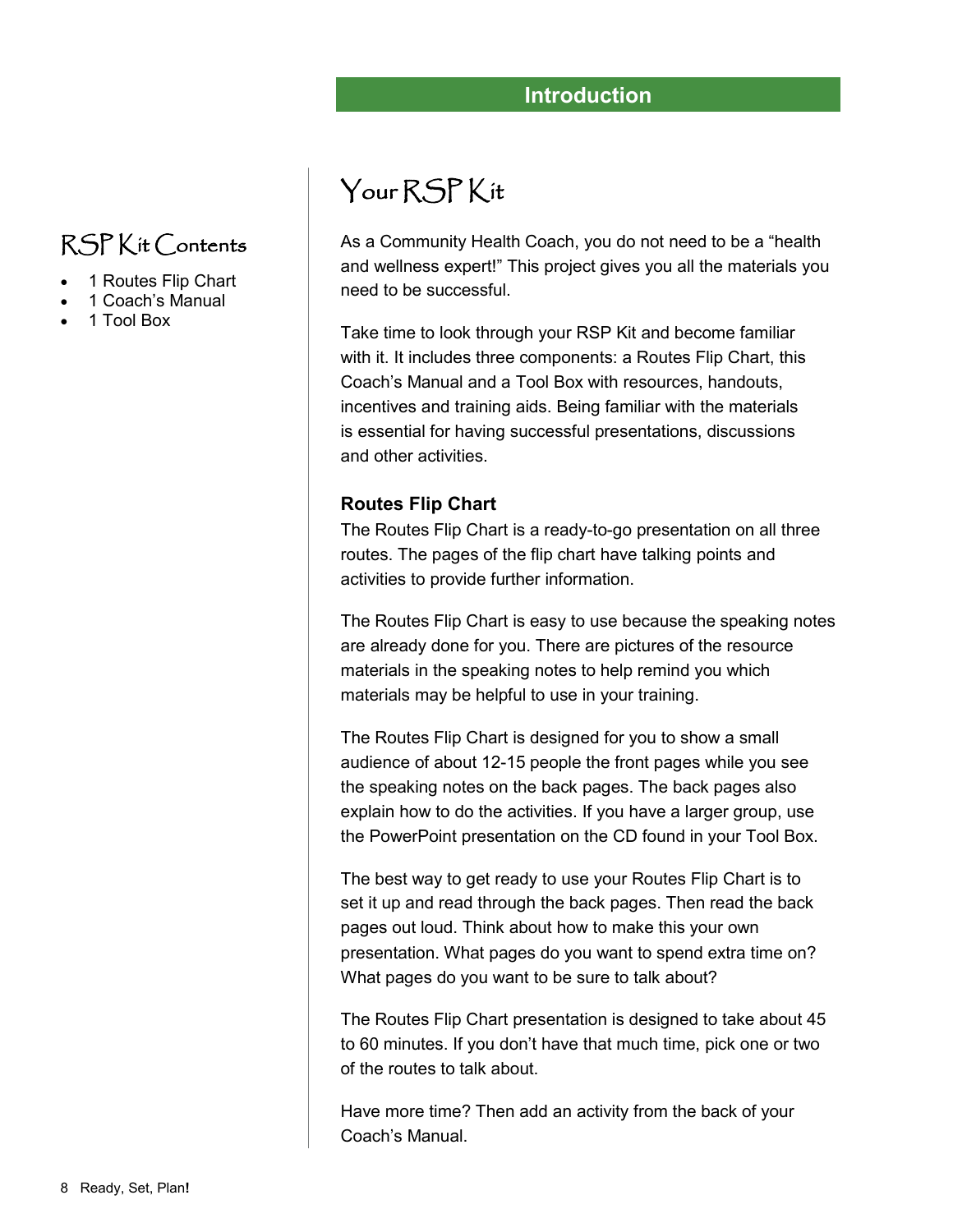### **Your Coach's Manual**

Your Ready, Set, Plan! Coach's Manual is a helpful resource. Use it to help plan your presentations and learn more about the route topics. There is a section for each route: Health and Wellness, Emotional Health and Wellness and Planning a Family.

In each section you will find:

**Activities:** There are several types of activities in the different sections of the manual which allow you to:

- guide group discussions on many topics.
- learn more about related health topics.
- guide participants in writing personal goals in their RSP Action Plan handout.
- guide participants in recording and tracking checkup results from medical visits and recording their personal and family health history.

You can use these activities to expand your Routes Flip Chart Presentation and as a way to start discussions. The activities are designed to stand alone and can be used over a period of weeks or months. The Table of Contents for each section lists the activities. Types of activities are listed on the outside columns of the activities pages.

## Types Of Activities

- **Discussion**
- Learn More
- Presentation
- **Reflection**
- **Writing**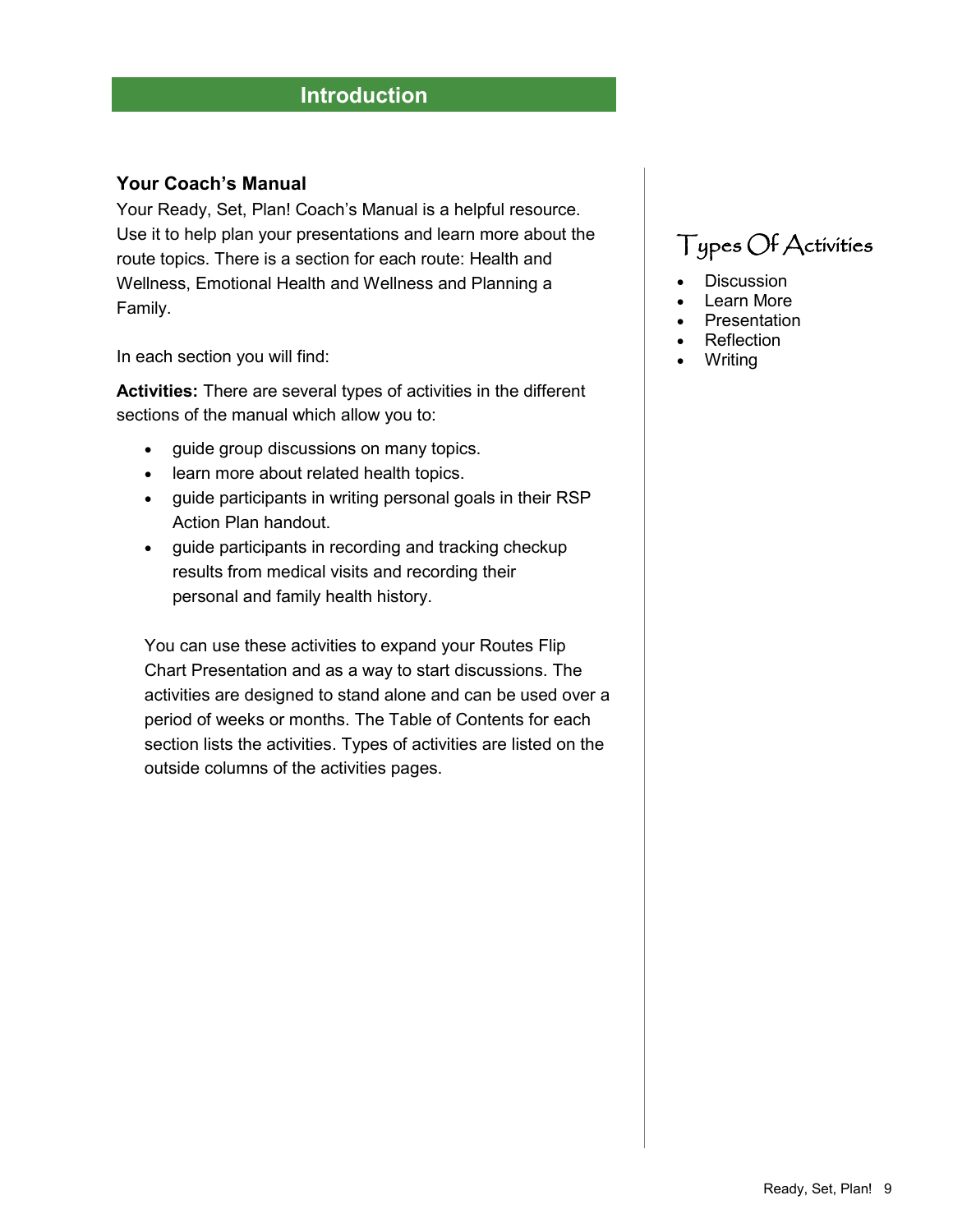### **Your Tool Box**

The Tool Box has three sections of resources: Publications, Handouts and Training Aids.

#### **Publications**

There are a number of free publications you can order from the North Carolina Healthy Start Foundation to use with your presentations. The Free Publications handout in your Coach's Manual provides a picture and description of each material.

#### **Publication Order Form**

Complete and send an order form to the North Carolina Healthy Start Foundation to get more materials. Plan ahead. Allow three weeks for delivery.

#### **Handouts**

You will find a supply of handouts mentioned in the Routes Flip Chart. A master copy of each is in your Tool Box so you can make more handouts for future group sessions.

#### **Training Aids**

- The Flip Chart includes basic information on the three routes and can be used in one session or divided up and covered in several sessions.
- *My Health Journal* provides health information for women; space to record their appointments, test results, family history, questions to ask their healthcare providers and their plan for living a healthier life.
- The *Body Maintenance Manual* tells men what they need to do to keep their bodies healthy and strong.
- The RSP Action Plan handout is a place for participants to write health goals, record thoughts and make lists as they reflect on their health and start to make positive lifestyle changes.

### Training Aids

- Flip Chart
- *My Health Journal*
- *Body Maintenance Manual*
- Birth Control Flashcards
- PowerPoint **Presentations**
- Incentives
- **Handouts**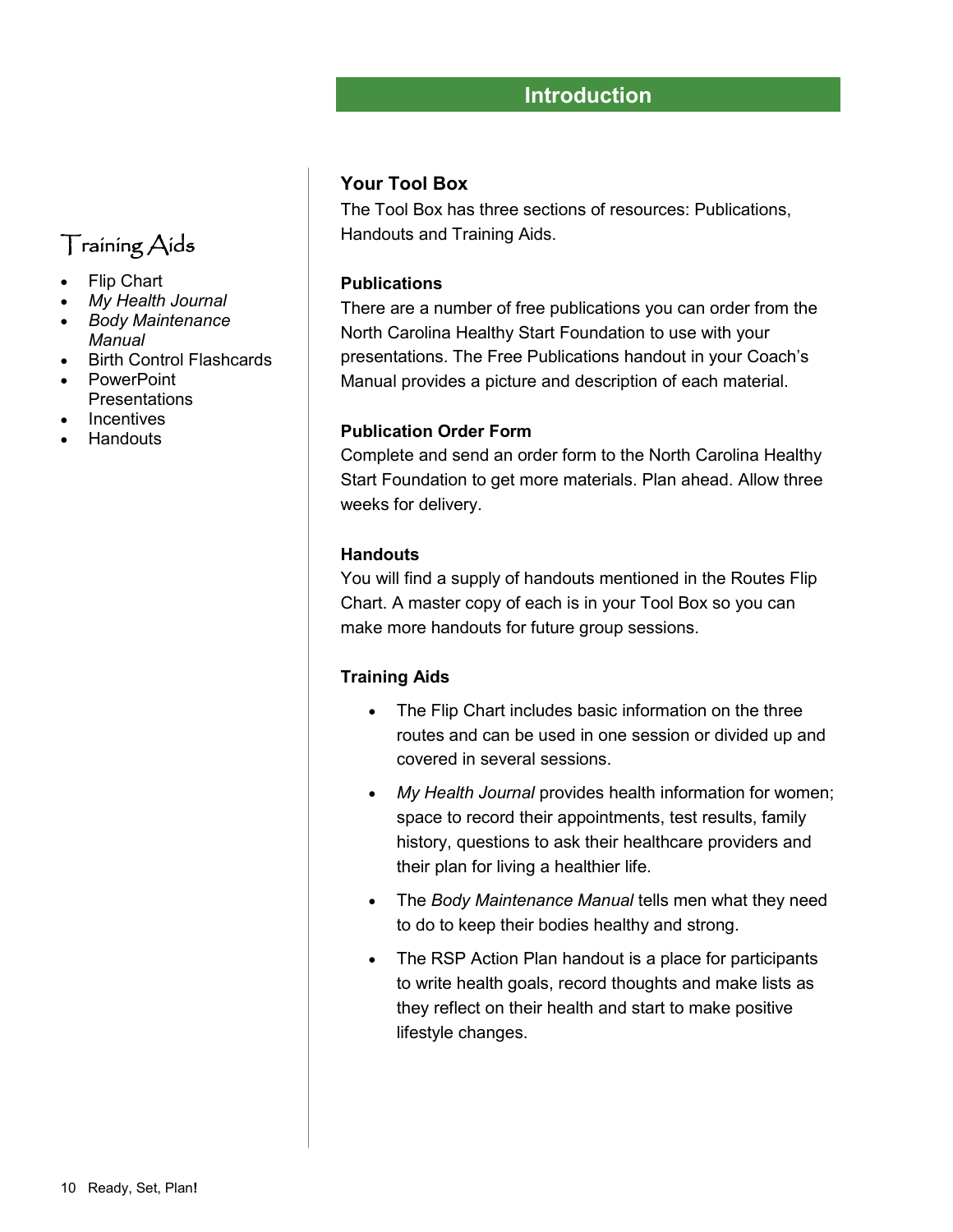#### **Incentives**

Incentives are included to help participants think about answering the questions Are You Ready? What's Your Plan? They can be given to individuals who participate in your activities, who meet a specific challenge you give them, or as a thank you for participating in Ready, Set, Plan!

#### **Incentive Order Form**

Read your Incentive Order Form carefully for guidelines on how to order more incentive items for future sessions. Complete and send the order form to the North Carolina Healthy Start Foundation. Plan ahead. Allow three weeks for delivery.

## Send Orders To

Ready, Set, Plan! N.C. Healthy Start Foundation 1300 St. Mary's Street Suite 204 Raleigh, NC 27605

Fax: 919-828-7470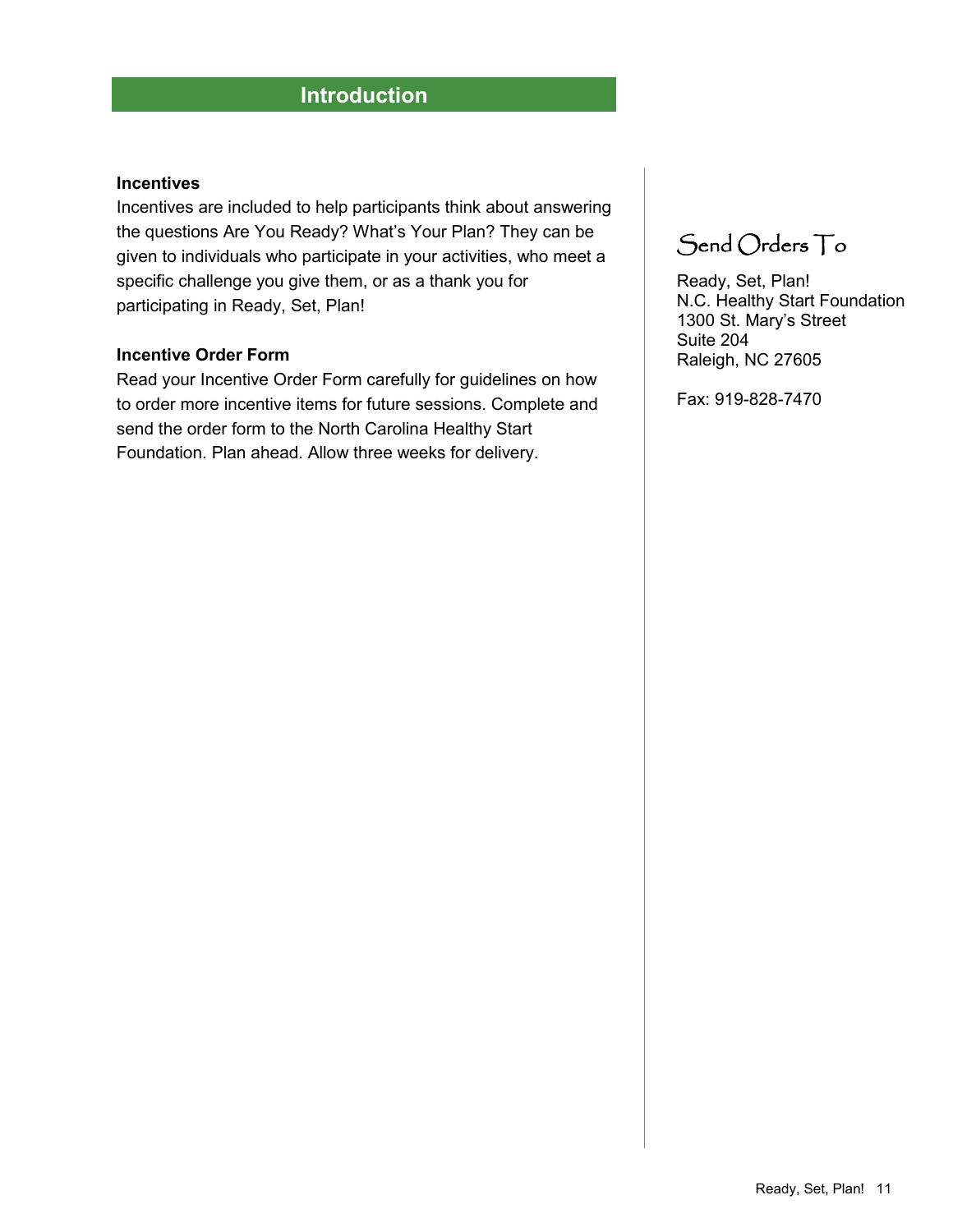### Be prepared.

### Check materials.

### Begin on time.

## Training Tips

- Plan your presentation at least a week ahead. Think about how you can engage the audience with a combination of the Routes Flip Chart, activities and discussion questions.
- Practice using your Routes Flip Chart. Talk out loud.
- Prepare an agenda and plan how long you will spend on each item. A sample agenda is on page 13.
- Remember to plan bathroom breaks and refreshment breaks if you will meet for more than two hours.
- Leave enough time after the presentation to lead a group discussion.
- Gather the materials you will need for the activities you selected.
- Make photocopies of the handouts you need.
- If your presentation is for a large group (16 or more), be prepared to use your PowerPoint presentation on the CD in your Tool Box. Check to see if you have a working laptop and LCD projector for your PowerPoint presentation.
- Begin on time. End on time UNLESS you check with the group and they want to extend the time.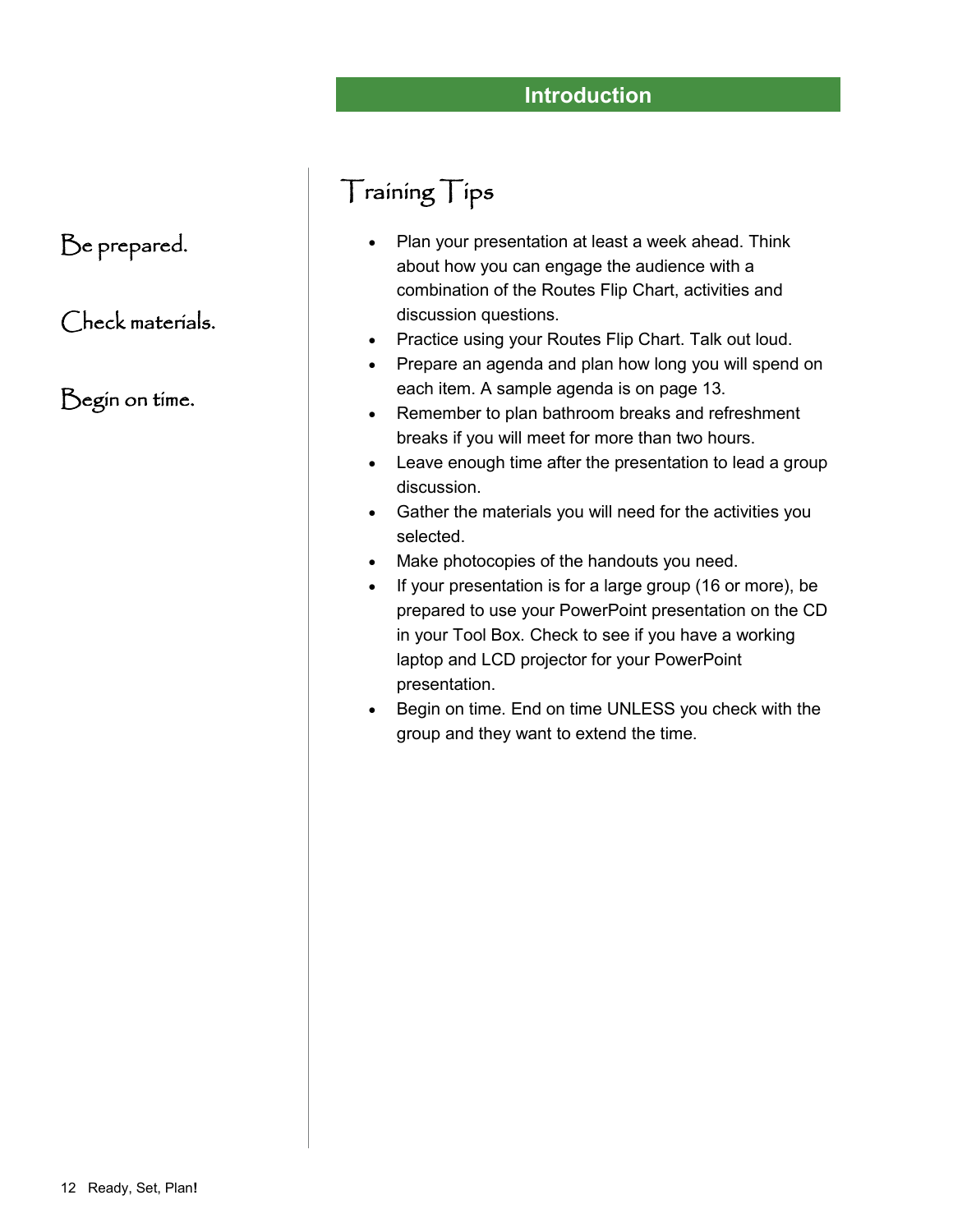# Sample Agenda

### **1. Welcome and Introductions**

- Introduce yourself to the group, even if you know them.
- Explain the schedule for the day.
- Tell them about what you are helping people to do. As their Community Health Coach you are going to connect them to valuable resources and services that will help them have a healthy life and a healthy family.
- Have everyone introduce themselves. Use an ice breaker activity if time allows. Sample Ice Breakers are found on page 14.
- **2. Make your presentation**
- **3. Lead a discussion**
- **4. Do activities**
- **5. Have participants start their RSP Action Plan handout**
- **6. Allow time for questions and answers**
- **7. Wrap up and adjourn**

If your presentation continues on another day, remind the group of the date, time, place and topic. If necessary, give them directions to the next meeting location.

## Helpful Hints

This is a sample agenda you can use to guide your route sessions.

### **Materials Needed**

- Ice breaker handout
- Copies of the agenda
- Any materials you will use in the route you are talking about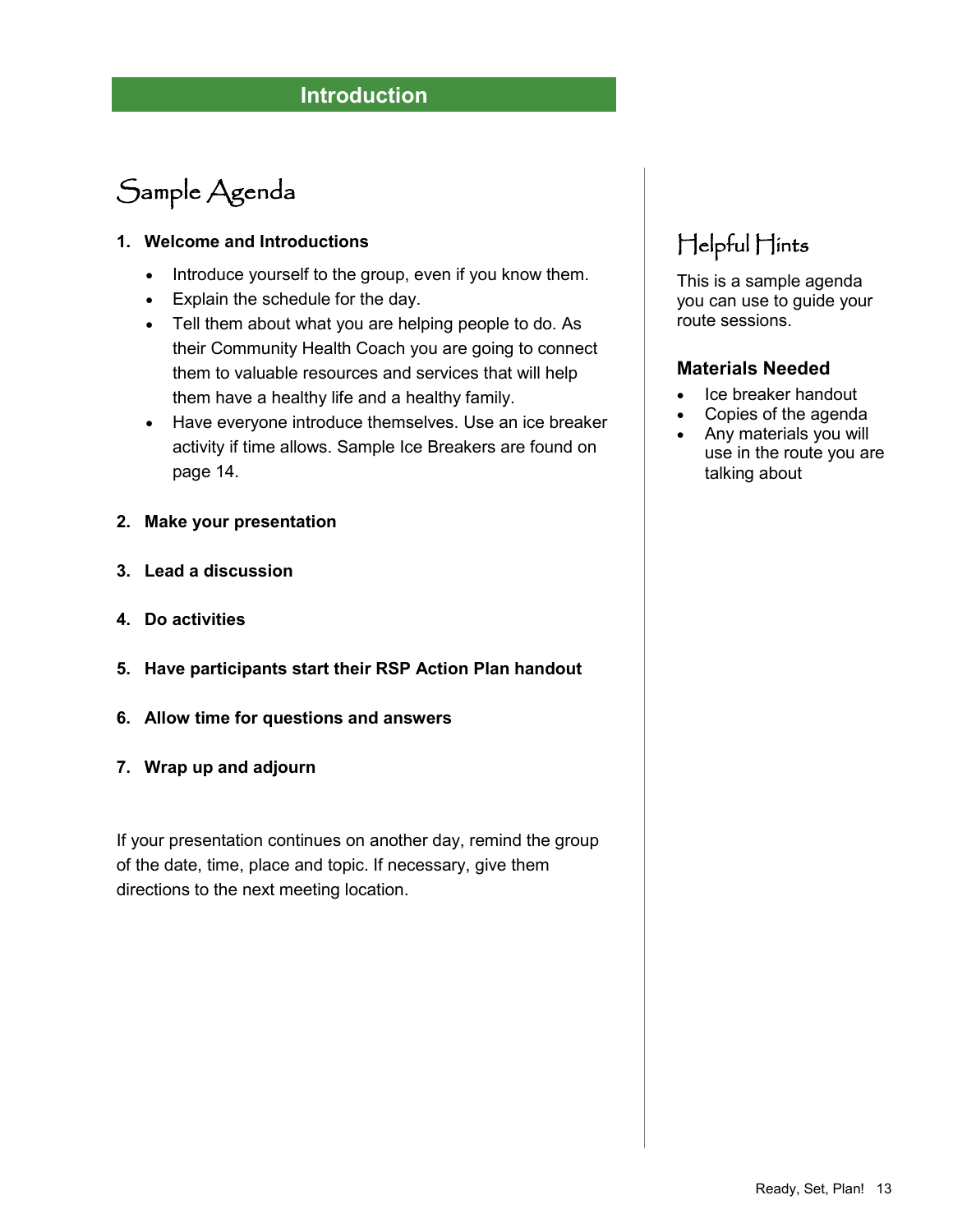## Ice Breakers

- **Finish The Sentence** ― Ask each person to complete one of these sentences (or something similar):
	- The best job I ever had was ...
	- The worst project I ever worked on was ...
	- The riskiest thing I ever did was …

You can also move on to a new subject by asking a leading question. For example if you want to talk about stress, ask people to finish the sentence, "The time I felt most stressed because I did not plan was …"

- **Fantasy Life** Ask each person to introduce the person to the right of them. Ask them to try to come up with a funny, outrageous tale or fantasy introduction, with only their partners name being the truth. For example: *"*This is Suzy Q, she just got off the Space Shuttle Discovery, in her free time from being an astronaut, she trains for the Olympics in body building and raises pet tigers. She also likes to race cars in the Indy 500 on the weekends."
- **What Do We Have In Common?** ― Split the participants into pairs. Give each pair 30 seconds to think of five things they have in common. At the end of the 30 seconds, put two pairs together and give the group a minute to find something all four participants have in common other than being at this session or working at the same agency. Finally, each group can present the things they have in common.
- **Famous People** As people arrive, tape a 3 x 5 index card on their back with the name of a famous person. They must circulate in the room and ask questions that can ONLY be answered with a YES or NO to identify clues that will help them find out the name of the person on their index card. Examples: Oprah, Madonna, Santa Claus, Angelina Jolie, the Pope.
- **Dream Vacation** Ask participants to introduce themselves and describe details of the ideal, perfect dream vacation.

Getting Started

Use an icebreaker at the start of your presentation and have fun with your group.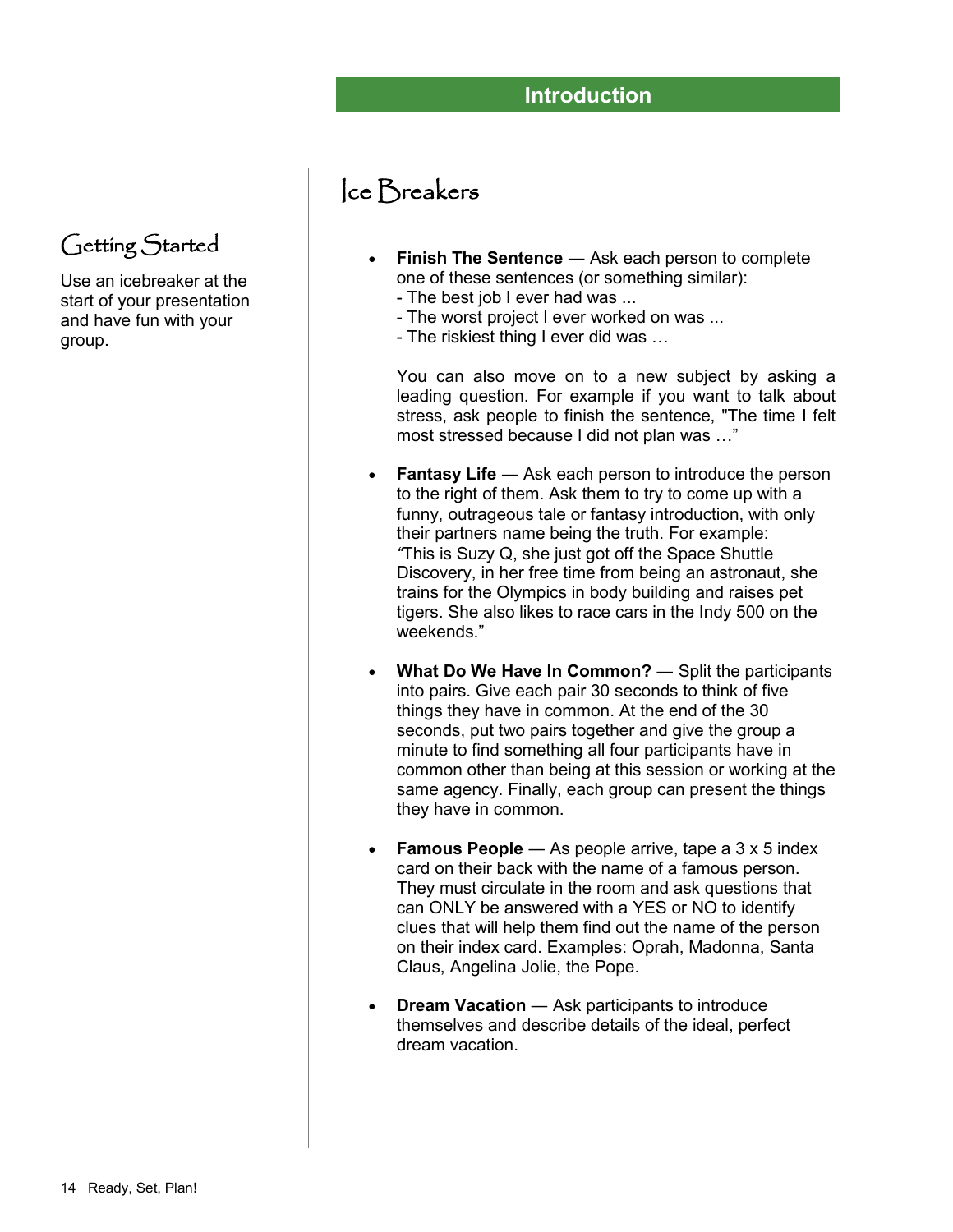# Developing A Game Plan

Congratulations, you have made a great decision to become a Community Health Coach. As a Community Health Coach, you will receive a wealth of resources that can be used to help make your community healthier. You now have the special privilege of sharing these resources and information with as many people as you can.

Many Community Health Coaches wear several hats. As a member of your community, you will want to find opportunities to share this information with other community-based organizations, faith-based organizations, healthcare providers, individuals, local activists and small groups.

In addition, you may be involved, or work, with faith-based organizations that provide services in your community and which may have a relationship with your organization. Consider ways to share Ready, Set, Plan! information and activities with them.

#### **Who will you train?**

Young adult women and men between the ages of 15 and 44.

### **Ask yourself, "Where can I reach this age group in my community?"**

See page 16 for some ideas.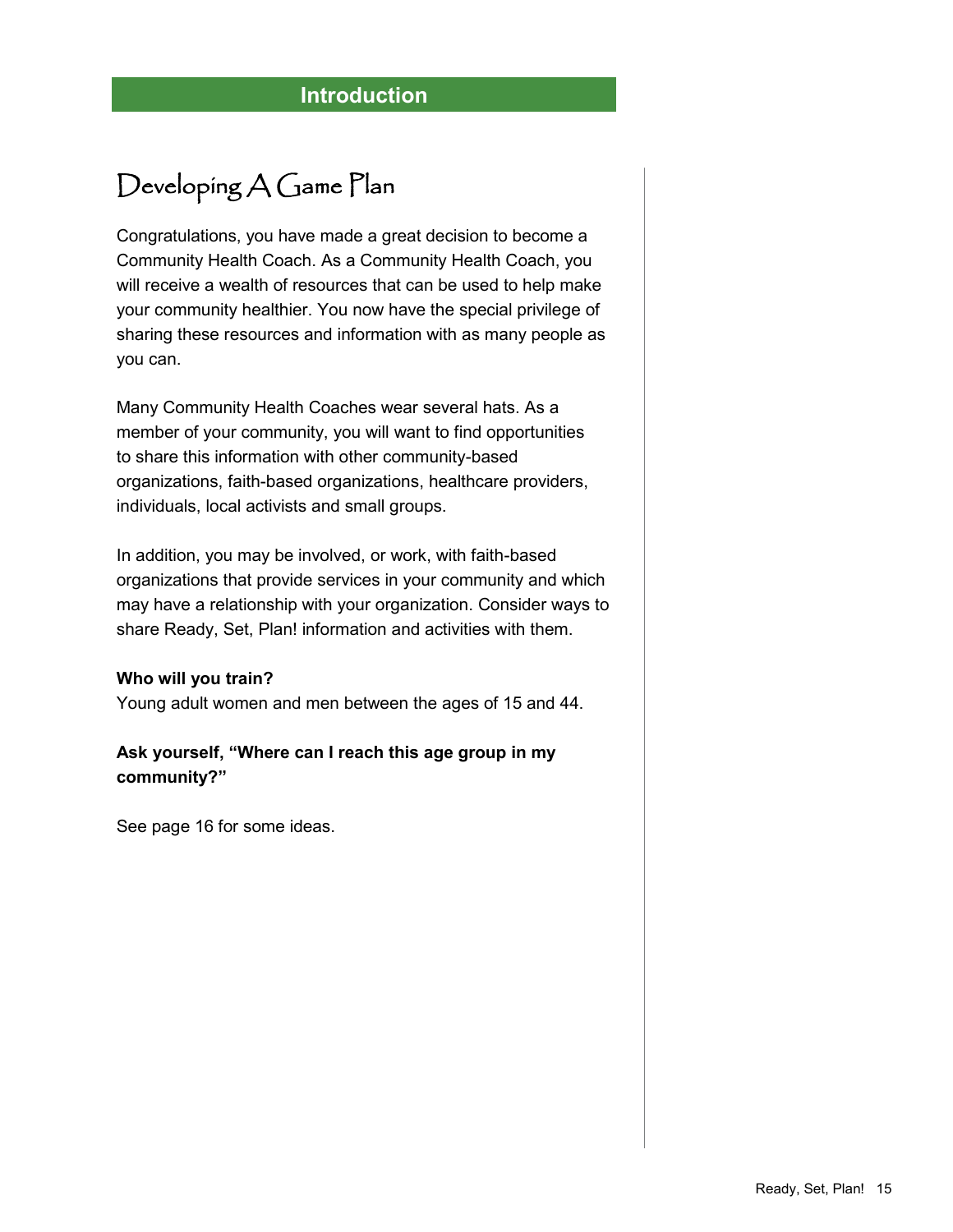# Developing A Game Plan (continued)

Here are some ideas where you can reach this age group in your community.

#### **Community - based**

- Smart Start and Head Start parent meetings •
- Child care parent meetings
- Sororities and fraternities
- College campuses (i.e. Student Services Director)
- Local health departments
- Adult social clubs
- Adult care homes
- Community support groups
- Girl Scouts, Boy Scouts, 4-H teen and parent groups •
- Sunday school classes
- Church youth groups
- Women church ministries
- Men church ministries
- Health and first aid church ministries

#### **Faith - based organizations**

- Sunday school classes
- Church youth and young adult groups
- Women church ministries
- Men church ministries
- Music and Fine Arts ministries
- Usher ministries
- Health and first aid ministries
- Child care parent meetings
- Sororities and fraternities
- College campuses (i.e. Student Services Director)
- Local health departments
- Adult social clubs
- Residential group homes
- Community support groups
- Girl Scouts, Boy Scouts, 4-H teen and parent groups

Your local Chamber of Commerce, United Way office, community college student services director, Smart Start office and Head Start office are great resources to use when looking for contact information to reach these groups.

#### **Spread the word. Let the media help you.**

Check with the other community-based organizations to find out if other young adults from the community can be invited. If so, announce the training in the newspaper, radio, community newsletters, community-based newsletters or using the Internet.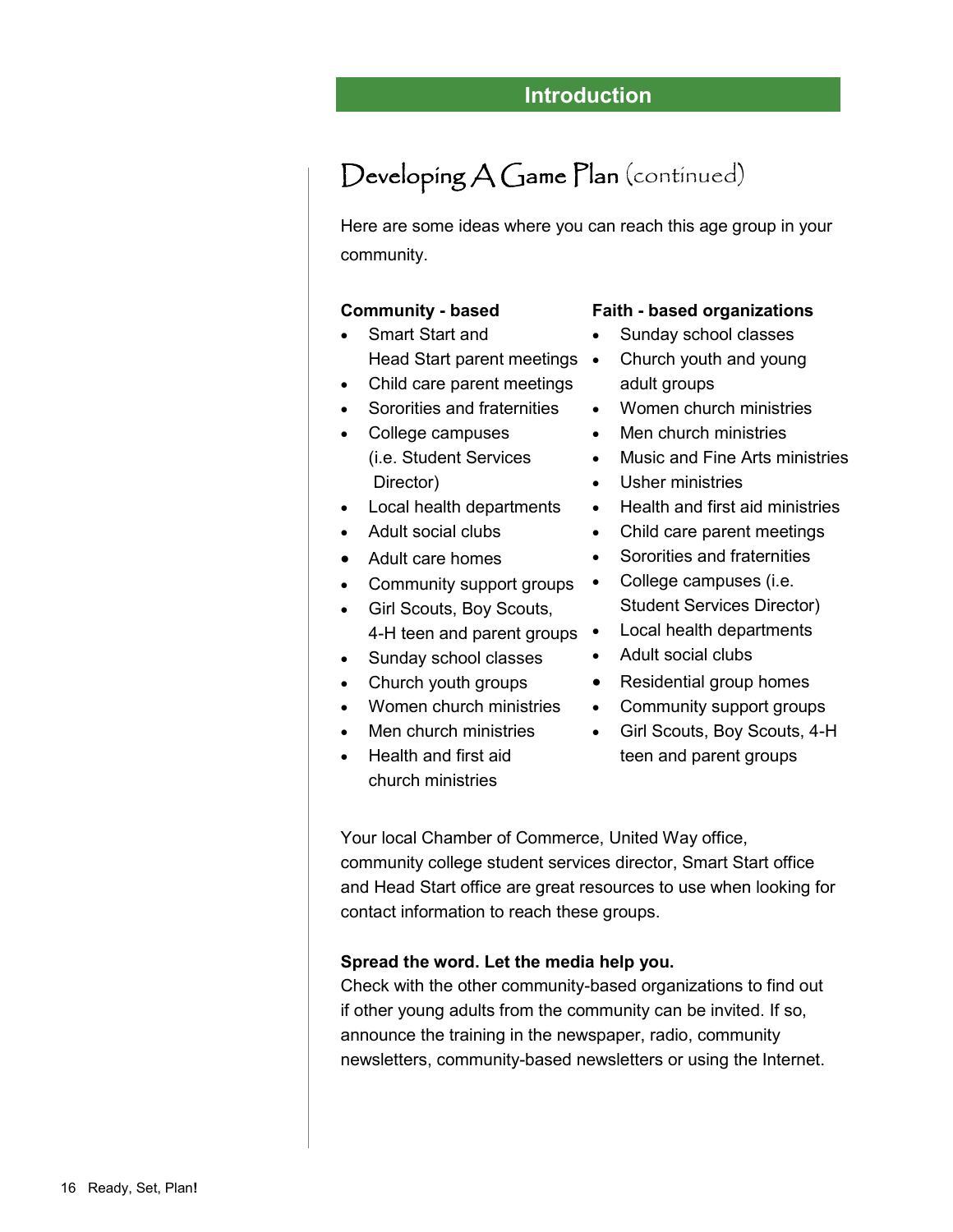# RSP Talking Points

#### **How can you introduce yourself?**

I am a trained Community Health Coach working with a new project called Ready, Set, Plan!

### **What is Ready, Set, Plan!?**

Ready, Set, Plan! (also referred to as RSP) is an opportunity to bring members of the community together to talk about individual and family health. This community-based initiative combines group discussion and learning activities that help individuals plan for a healthy family.

#### **Who is involved with Ready, Set, Plan!?**

There are quite a few people working on Ready, Set, Plan! There's a local advisory board, the Center for Health and Healing, the CARE-LINE, NC Division of Public Health - Women's Health Branch, and the North Carolina Healthy Start Foundation.

The lead organization on Ready, Set, Plan! is the North Carolina Healthy Start Foundation. The Foundation is a statewide, private, nonprofit organization dedicated to reducing infant deaths and illness and to improving the health of women and young children in our state.

The CARE-LINE, 1-800-662-7030, is for anyone in North Carolina who has questions about being healthy, planning a family or raising happy, healthy children. Friendly, well informed staff can help answer questions and help you find where to get help for health-related services. All services are free, confidential and available in English and Spanish. Free educational materials are available upon request to callers.

### **What's going on?**

Through a federally funded grant, community-based organizations, churches, local and state organizations have come together to reach out and join together to see what can be done to help people have healthy babies and reduce the number of babies who are sick and die in our communities. Together we have developed Ready, Set, Plan! for community-based organizations.

## What To Say About

## Ready, Set, Plan!

The questions and answers on this page and the next will help you explain what Ready, Set, Plan! is about. The answers are written as though you were speaking so you can read them out loud.